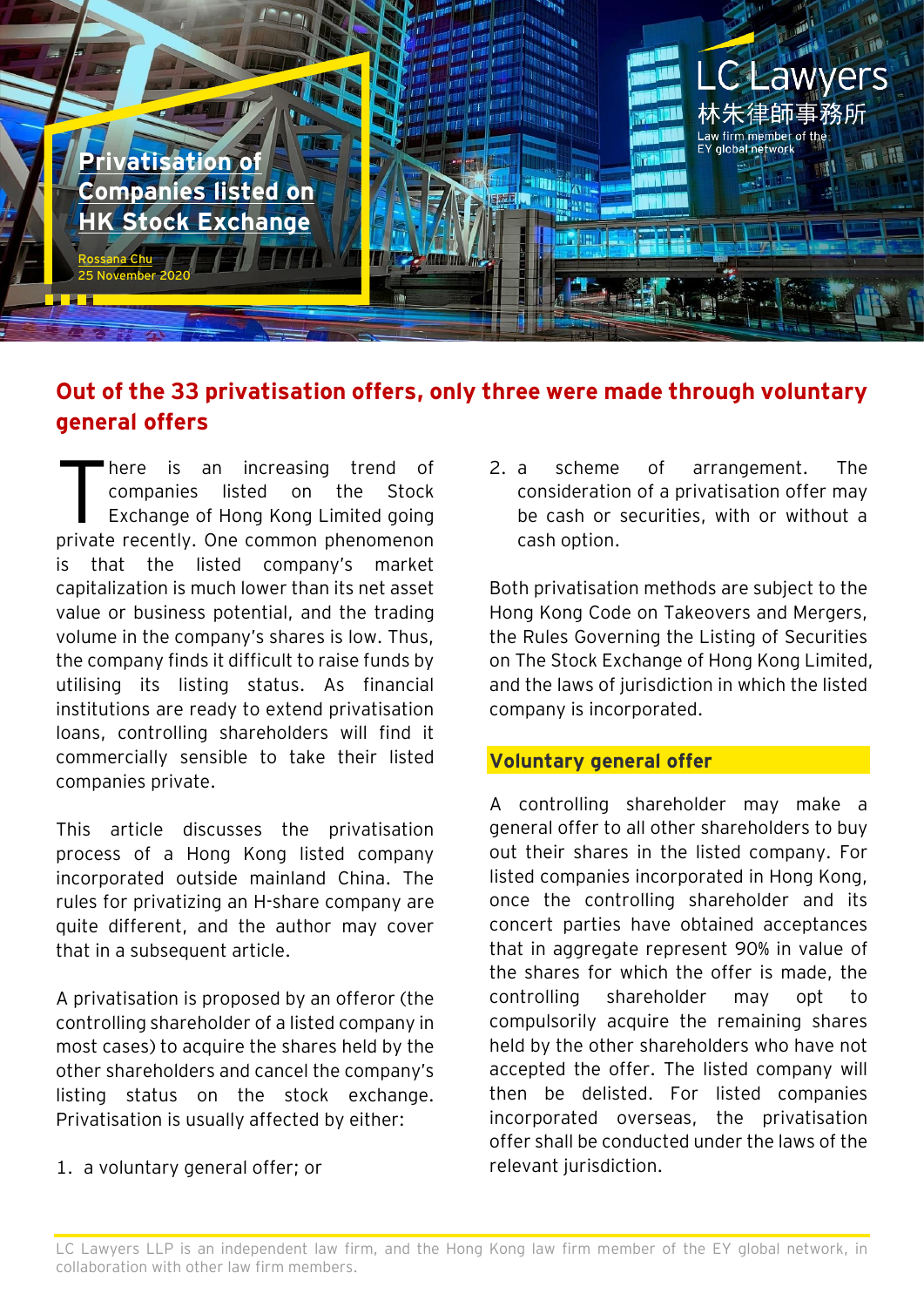#### **Scheme of arrangement**

A privatisation may also be achieved by way of a scheme of arrangement, which is a statutory corporate restructuring procedure. The controlling shareholder, as offeror, will request the listed company to put forward the scheme of arrangement to the other shareholders (scheme shareholders).

The Takeovers Code requires the scheme to be approved by at least 75% of the voting rights attached to the disinterested shares (i.e., shares other than those held by the controlling shareholder and its concert parties), which are cast in person or by proxy at a shareholders' meeting, and the number of votes cast against the resolution is not more than 10% of the voting rights attached to all disinterested shares, whether or not the holders have cast votes at the meeting.

In certain jurisdictions, such as Cayman Islands and Bermuda, the scheme is also required to be approved by a majority in number of the scheme shareholders present and voting in person, or by proxy, i.e., the socalled "headcount test". The controlling shareholder, as the offeror, is not entitled to vote on the scheme resolution. After the scheme is approved by the scheme shareholders, it is still subject to sanction by the court.

The stock exchange will approve the listed company's application for withdrawal of listing once the scheme is approved by the shareholders and the court.

#### **A comparison**

Based on the public information on the website of Hong Kong Exchanges and Clearing Limited (HKEX) – of which the Stock Exchange of Hong Kong Limited is a wholly owned subsidiary – from January 2019 to September 2020, a total number of 33 privatisation offers has been announced by companies listed on the exchange (excluding those made by H-share companies), among which all the 11 privatisations announced in 2019 were completed, and the shares were delisted.

For the 22 offers announced during the nine months ended 30 September 2020, one offer closed without being privatised, seven were successfully completed, one is pending listing withdrawal, and 13 are ongoing. Out of the 33 privatisation offers, only three were made through voluntary general offers, while the remaining 30 were made by way of schemes of arrangement.

Both privatisation methods share one common feature – the chance of success rests with the other shareholders even if the controlling shareholder, as offeror, already holds a large amount of shares in the listed company.

Privatisation by a voluntary general offer requires the other shareholders to take the steps to accept the offers to the extent of at least 90% of the shares subject to the offer, which is a very high threshold. Some shareholders may find the offer price unattractive, while others simply do not pay attention to the offer. That is one reason why this privatisation method is less appealing.

A scheme of arrangement requires super majority votes by scheme shareholders, but does not impose the minimum number of votes cast at the shareholders' meeting. So even if a small number of votes cast at the meeting fulfils the super majority requirement the scheme may proceed, because the court is unlikely to object if the scheme passes through the shareholders' approval.